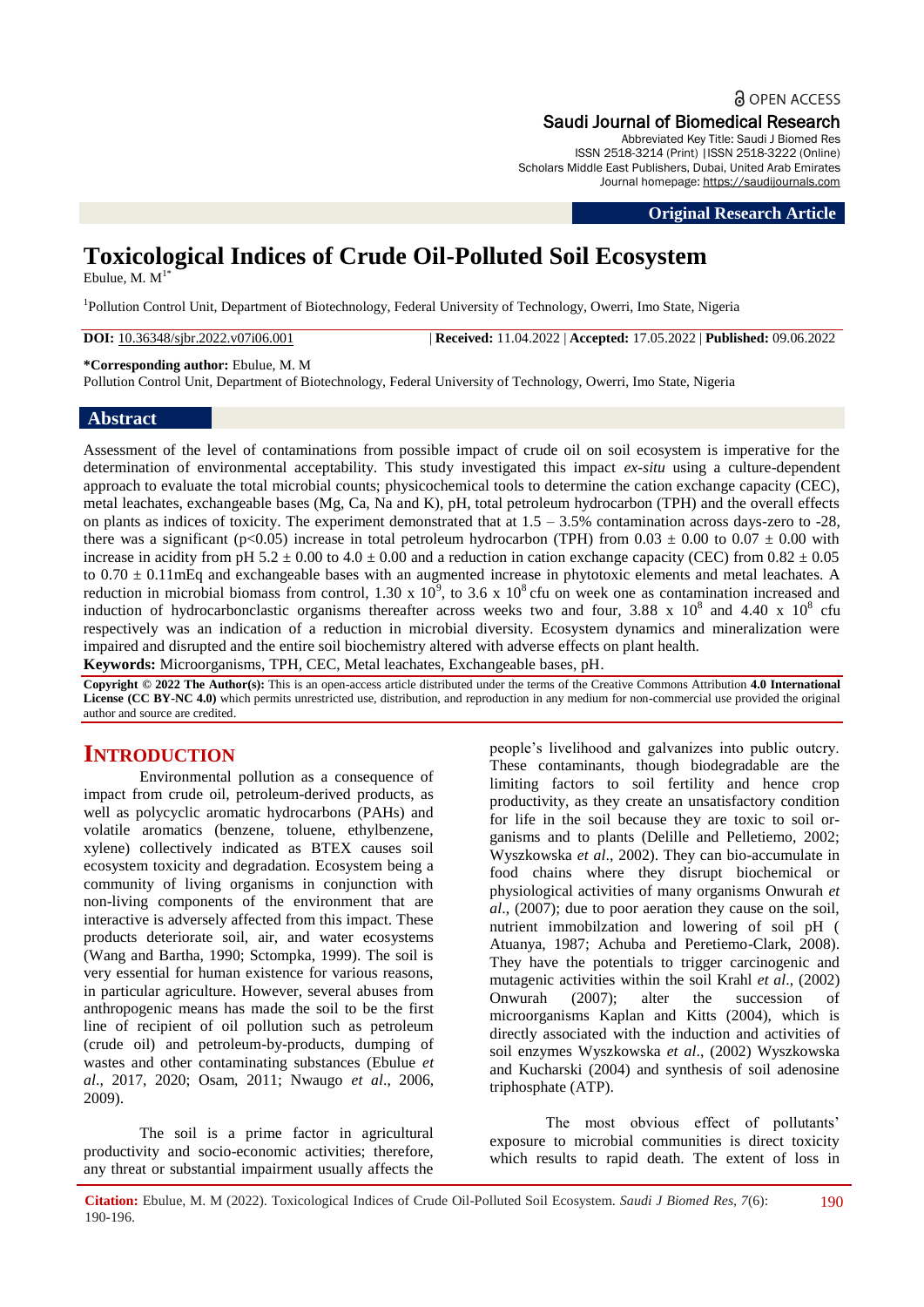microbial activity/ biomass and alteration in activities of their exudates and pH can be used to assess the toxicity of that pollutant in the environment. Thus hydrocarbons increase the abundance of hydrocarbon degrading microorganisms, but on the other hand induce a limitation in microbial diversity (Ebulue *et al*., 2017). The consequent loss in mineral elements as they are leached and become bio-unavailable to plants could lead to a reduction in crop yield, thus the response of plants to oil pollution is unambiguously negative (Chaineau *et al*., 1997; Solanito *et al*., 1997). The cation exchange capacity (CEC) which is the ability of the soil particles to hold cations is lost and replaced by phytotoxic elements such as cadmium, aluminum and manganese ions. This effect which altered the entire soil biochemistry could disrupt ecosystem dynamics by slowing soil organic matter mineralization and associated nutrient remineralization (Ebulue *et al*., 2017).

#### **Research Design**

This research was designed for a-forty-two-day investigation in consideration of the volatility and biodegradability of hydrocarbons: day- zero, -14, -28, - 42; within which, the activities of the aforementioned parameters were determined.

## **MATERIALS AND METHODS**

Crude oil was obtained from Port Harcourt Refinery, Rivers State, Nigeria and the soil sample was obtained from Owerri, Imo State, a neighbouring state to Rivers State with an augar inserted about fifteen centimeters into the soil. Ten grams (10g) of soil contaminated with different concentrations (1.5, 2.5, and 3.5% w/w) of crude oil were used for the determination of the aforementioned parameters.

#### **Determination of pH of crude oil-contaminated soil**

**Principle:** Advanced Bench pH Meters 3510 suitable for easy readout of pH was used.

**Procedure:** Soil inoculation was carried out by weighing 10g of sieved soil sample into four different test tubes. To the first tube, 0.15g of crude oil in 10g soil sample (corresponding to 1.5%), was added and mixed thoroughly with a steering rod. This procedure was repeated for 1.5, 2.5, and 3.5% with 20ml of deionized water added; and into the  $4<sup>th</sup>$  tube, the control, 20ml of deionized water was only added to 10g soil and mixed thoroughly by hand. Into the homogenous slurry formed was immersed pH meter probe (Jenway model) and was allowed to stabilize at  $25^{\circ}$ C. The pH values were then determined after calibration with buffer solution of pH 7.0 and 4.0.

#### **Determination of total petroleum hydrocarbon (TPH)**

Total petroleum hydrocarbon was determined gravimetrically by the method of Odu *et al*., (1989), to provide an estimate of the available total hydrocarbon with time.

### **Leachates from crude oil-polluted soil**

This is based on the principle that leaching materials are transferred from a stabilized matrix to liquid medium such as ground water or solutions. The toxicity characteristics leaching procedure (TCLP) extraction is expected to test contaminated soils and sediments, sludges, petroleum contaminated soils, waste oils or fuels.

**TCLP extract preparation:** Extract the solid sample, separate the liquid extract from the solid sample by filtration. The extracted solution was then analyzed for leachable metal using Inductively Coupled Plasma Emission Spectrometry (ICP-MS).

**Procedure:** The toxicity characteristics leaching procedure (TCLP) is a leaching test used to determine the content of metals in contaminated materials [19]. The Inductively Coupled Plasma-Atomic Emission Spectrometry (ICP-MS) was used for analysis of total metals and TCLP extract.

#### **Determination of cation exchange capacity (CEC) Principle:** The principle of flame photometry was used.

**Procedure:** 25ml of 1N potassium chloride was added into the 10g soil sample, shaken for 20 minutes, and filtered with Whatman No.1 filter paper.10ml of the filtrate was titrated against 0.1N sodium hydroxide and the cation exchange capacity was evaluated.

 $mEq$  CEC/100g Soil =

T x N x 100 x 100  $50x5$ 

Where,  $T =$ Titre value  $N =$  Normality  $100$  = For total leachate  $50$  = Aliquots volume taken  $5 =$  Weight of soil sample used

## **Determination of exchangeable bases Magnesium:**

**Principle:** Titration based on color changes and the titre value was used to determine the presence of magnesium.

**Procdure:** Ten (10) ml of the leachate was pipetted into a conical flask and 25ml of distilled water was added and shaken thoroughly. 10ml of 0.1N ammonium buffer 7.4 solution and a pinch of Erichrome black-T indicator were added to the mixture and titrated with 0.01M EDTA till the colour changed from brown to blue. The titre value was then used to calculate the amount of magnesium present in the sample.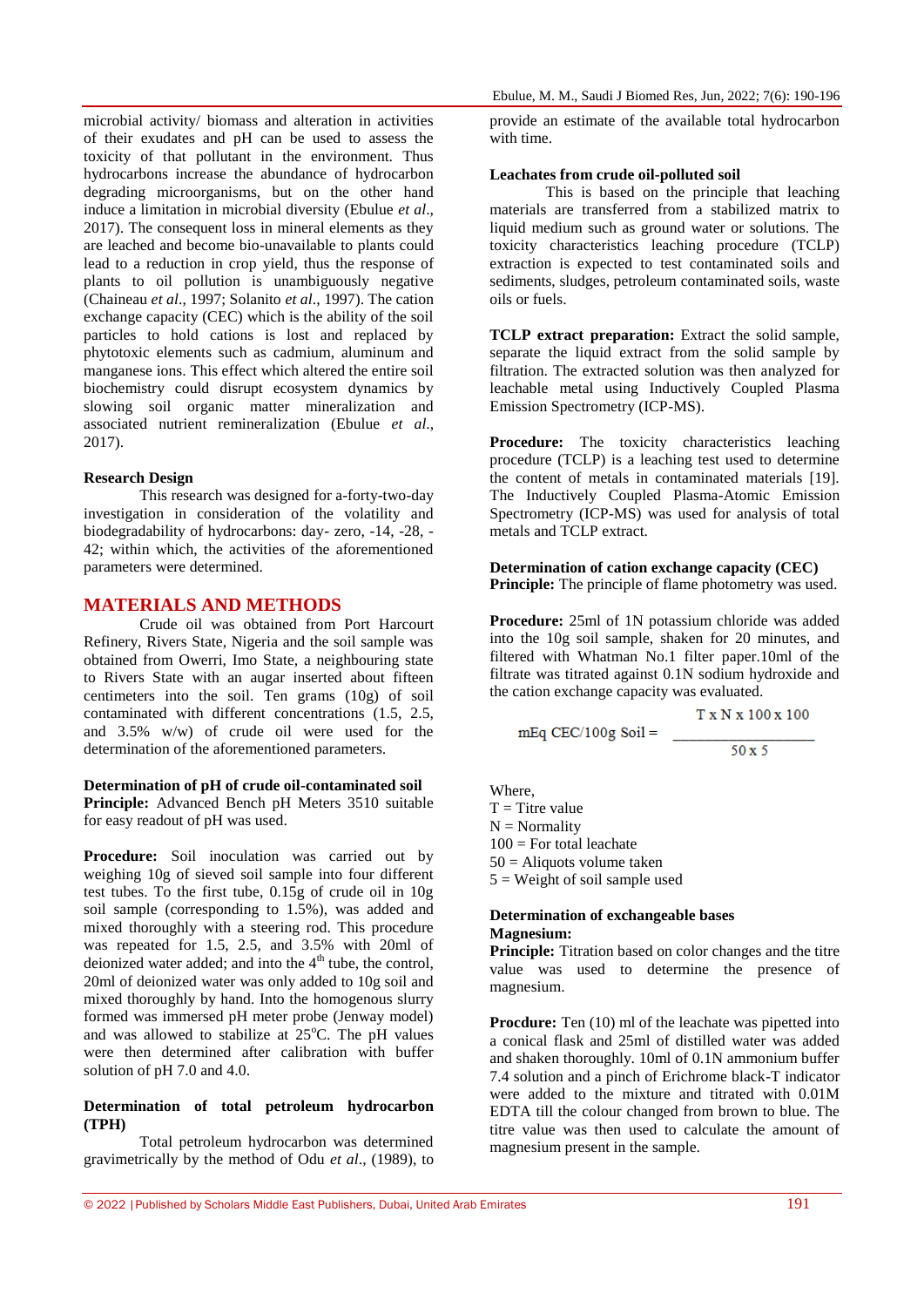$$
\text{mEq Mg/100g soil} = \frac{\text{T x N x 100g Soil}}{10 \text{ x 5}}
$$

Where,

 $T =$ Titre value  $N =$  Normality of EDTA.

#### **Calcium:**

Ten (10) ml of the leachate was pipette into a conical flask and 25ml of distilled water was added. Then 20ml of 0.1N potassium hydroxide and a pinch of calcium indicator were added to the mixture and titrated with 0.01M EDTA till the greenish pink colour disappears. The titre value obtained was used to calculate the amount of calcium present in the soil sample.

$$
mEq Ca/100g soil = \frac{T x N x 100g Soil}{10 x 5}
$$

Where,  $T =$ Titre value  $N =$  Normality of EDTA

#### **Sodium and Potassium:**

**Principle:** Colorimetric technique is used to determine the concentration of colored compound in solution by measuring its absorbance. Flame photometry measures the emission of radiation by neutral atoms. The neutral atoms are obtained by introducing the sample into flame, hence the name flame photometry.

**Procedure:** Sodium and potassium were determined colorimetrically by running the 1.0N ammonium acetate filtrate in a flame photometer with standards of sodium and potassium. Using known graph factors (GF) or slopes for the standards of Na (6.644) and K (17.738) at 520 nm and 560nm wavelengths respectively, sodium and potassium levels in the soil samples were determined from the equation:

Readings (value) x GF x  $100/5g = Na$  or K in ppm

## **Determination of microbial population in the crude oil-impacted soil**

## **Sterilization of materials**

The Petri dishes were washed with tap water, dried in a dryer at a temperature of  $45^{\circ}$ C; then ovendried at  $210^{\circ}$ C for 2hr. The test tubes, Erlenmeyer flask, pipette tips, crucible, spatula and beakers were autoclaved at a temperature of  $120^{\circ}$ C and fifteen pounds pressure for 15 min.

#### **Bacterial Culture**

To sterile water, 10g of soil sample was aseptically introduced into test tubes, tightly capped and vortexed for 5min. Thereafter, 1ml was aseptically transferred into 9ml of sterile distilled water, and tenfold serial dilutions were carried out. 0.1ml of the solution from the fourth dilution was evenly spread on an already prepared nutrient agar plate and the culture was incubated for a period of 24h. After the incubation period, the total viable count was determined by counting the colony forming units (cfu) and distinct colonies were isolated.

#### **Identification of isolates**

The isolates were subjected to the routine bacterial identification procedure using Bergey's Manual of Systematic Bacteriology (Baumann and Schubert, 1994).

#### **Statistical Analysis**

The results were expressed as mean ± standard deviation (SD). All results were compared with respect to the control. Comparisons between the concentrations and control were made by using Statistical Package for Social Sciences (SPSS) version 20 and One-way Analysis of Variance (ANOVA). Differences at p < 0.05 were considered significant.

## **RESULTS**

| Parameter  | <b>Control</b>          | <b>Treatment</b>             |                              |                              |
|------------|-------------------------|------------------------------|------------------------------|------------------------------|
|            |                         | 1.5%                         | 2.5%                         | 3.5%                         |
| $Na$ (mEq) | $5.0 \pm 0.01^a$        | $4.81 \pm 0.00^c$            | $4.60 \pm 0.11$ <sup>e</sup> | $4.2 \pm 0.05$ <sup>g</sup>  |
| K(mEq)     | $1.22 \pm 0.01^a$       | $1.02 \pm 0.05^{\circ}$      | $0.88 \pm 0.05^e$            | $0.72 \pm 0.01$ <sup>g</sup> |
| Ca(mEq)    | $12.4 \pm 0.00^a$       | $11.0 \pm 0.20$ <sup>c</sup> | $10.6 \pm 0.00^e$            | $10.0 \pm 0.20$ <sup>g</sup> |
| Mg(mEq)    | $11.6 \pm 0.02^a$       | $11 \pm 0.57$ <sup>c</sup>   | $10.4 \pm 0.05^{\circ}$      | $9.80 \pm 0.20^8$            |
| CEC(mEq)   | $0.82 \pm 0.05^{\rm a}$ | $0.79 \pm 0.05^c$            | $0.72 \pm 0.00^e$            | $0.70 \pm 0.11$ <sup>g</sup> |

## **Table 1: Exchangeable bases and cation exchange capacity (CEC) of crude oil-polluted soil**

The reduction in exchangeable bases and cation exchange capacity (CEC) paralleled increase in concentration of pollution as shown in Table 1.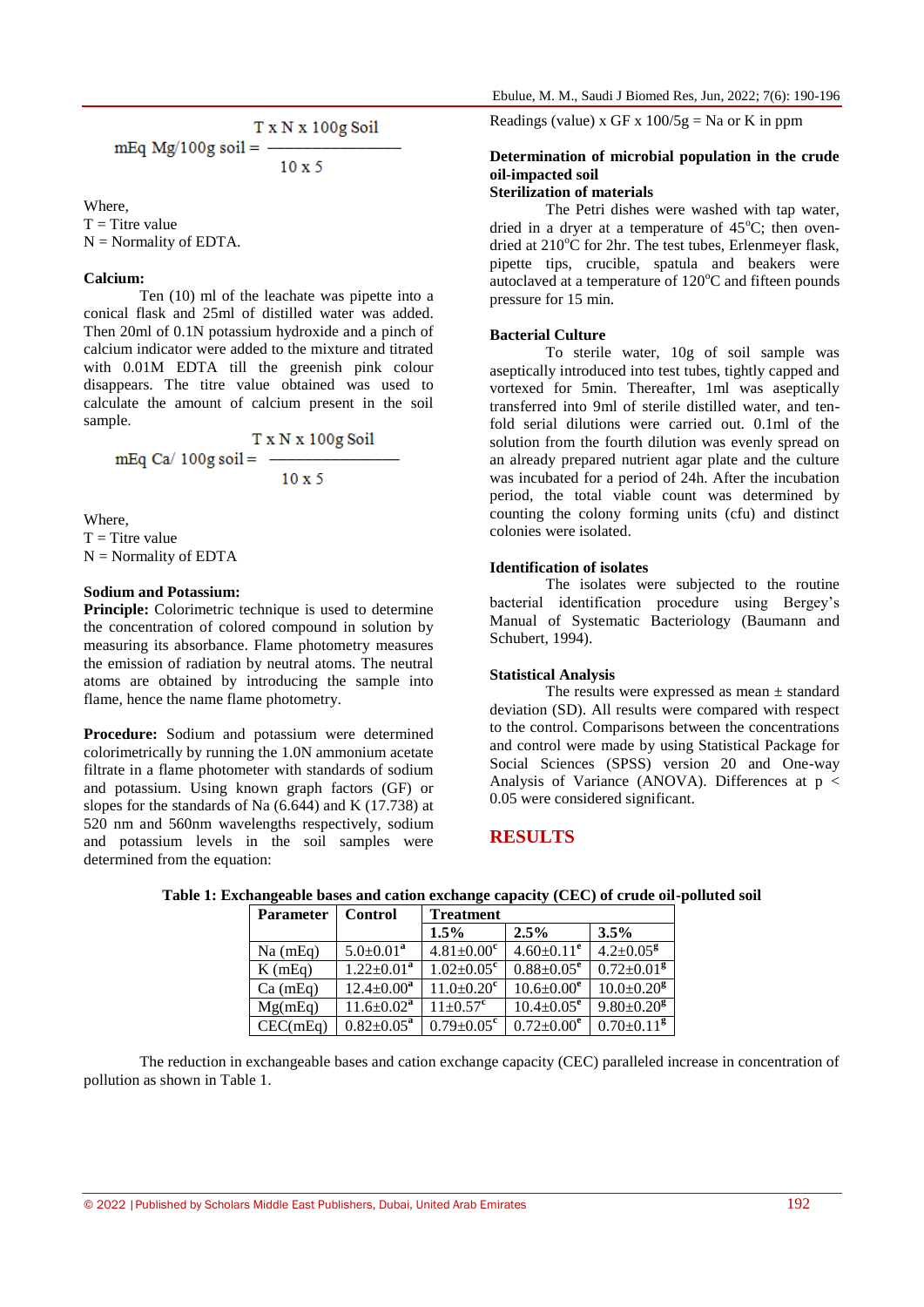|--|

| able 2: Leachate test analysis at 2.5% pollution, pH 4. |                  |                      |  |
|---------------------------------------------------------|------------------|----------------------|--|
| <b>Parameter</b>                                        | Total(T)         | Leached (TLCP) (ppm) |  |
| Cd                                                      | $0.70 \pm 0.05$  | 0.60                 |  |
| Ni                                                      | $0.94 \pm 0.00$  | 0.82                 |  |
| Cr                                                      | $1.01 \pm 0.00$  | 0.90                 |  |
| Mn                                                      | $13.40 \pm 0.01$ | 10.06                |  |
| Fe                                                      | $5.48 \pm 0.00$  | 2.80                 |  |
| Results are expressed as mean $\pm$ SD n = 3            |                  |                      |  |

**Table 2: Leachate test analysis at 2.5% pollution, pH 4.2**

**Leachate test analysis at 2.0% pollution, pH 4.2**

Table 2 shows the toxicity characteristics leaching procedure (TCLP) which is the leaching test used to determine the metals that leached from crude oil polluted soil.



**Fig 1: pH of the soil polluted with crude oil Comparison between groups: Bars with different letters differ significantly, (p<0.05)**

## **Effect of spent engine oil on soil pH**

Relative to the control, there was a progressive reduction in pH values which was statistically significant ( $p<0.05$ ) between groups. The oiled soil

increased in acidity in a concentration and time dependent manner up to day-28; beyond which, there was a decline in acidity; i.e., pH values began to appreciate.



**Fig 2: Total petroleum hydrocarbon (TPH) of the crude oil-polluted soil Comparison between groups: bars grouped in different letters differ significantly (p<0.05)**

#### **Total petroleum hydrocarbon (TPH) of the crude oil-polluted soil**

Following the contamination, there was a synergistic increase in total petroleum hydrocarbon (TPH) which was significantly (p<0.05) different between groups. The increase declined overtime as presented in Figure 2.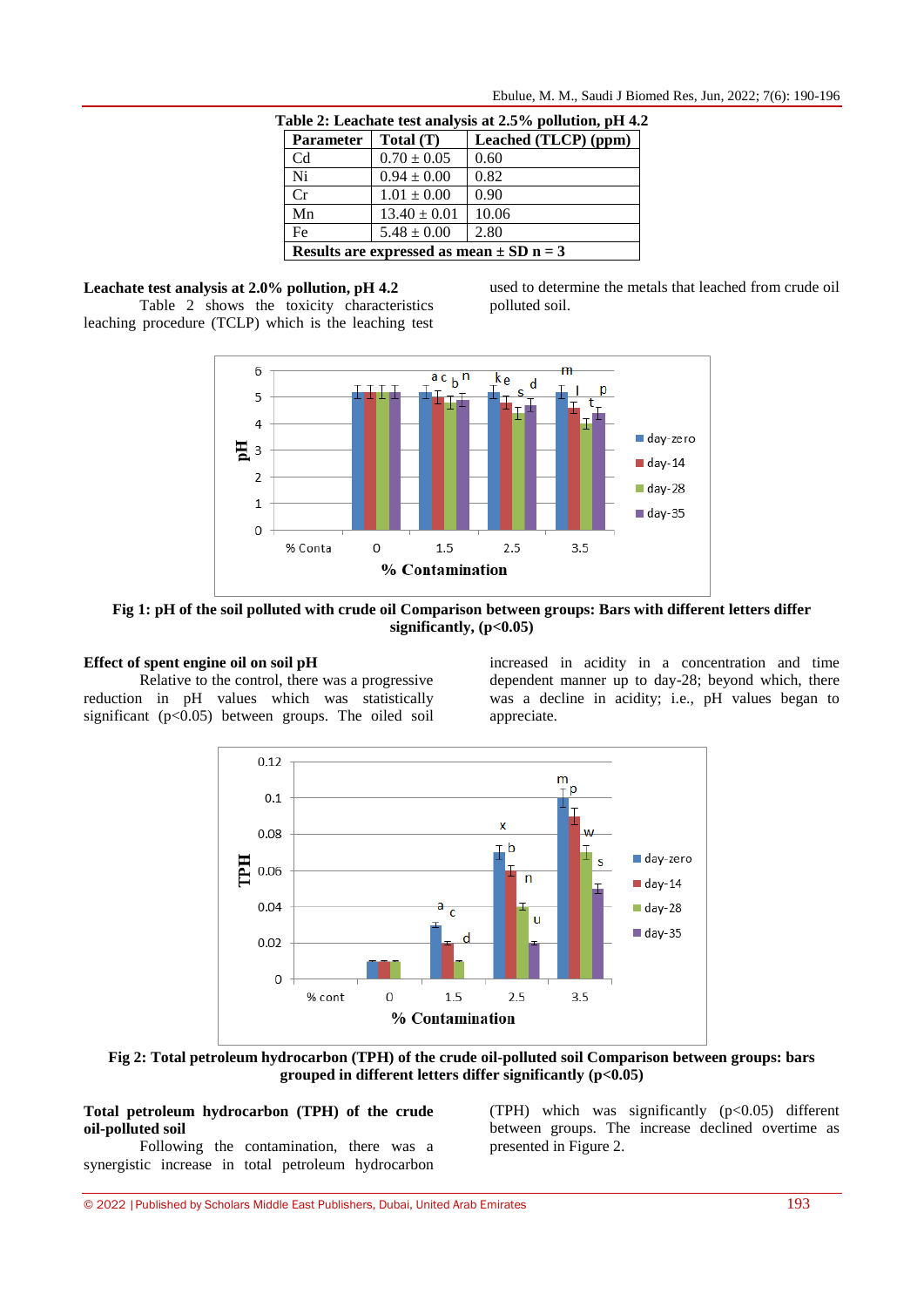| Table 5: Total linet oblar population in the crude on-hipacted soil (A Too) |                     |                            |                             |                               |
|-----------------------------------------------------------------------------|---------------------|----------------------------|-----------------------------|-------------------------------|
| % Contamination                                                             | Week $0n$ e (cfu/g) | <b>Week Two</b><br>(cfu/g) | <b>Week Four</b><br>(cfu/g) | Week six<br>(cfu/g)           |
| Control $1.30\times10^9$                                                    |                     |                            |                             |                               |
| 1.5                                                                         | $3.60 \times 10^8$  | $3.88 \times 10^8$         | $4.40 \times 10^{8}$        | $4.01 \times 10^8$            |
| 2.5                                                                         | $3.26 \times 10^8$  | 3.48 $x10^8$               | $4.62 \times 10^8$          | $4.\overline{40 \times 10^8}$ |
| 3.5                                                                         | $2.02 \times 10^8$  | $2.80 \times 10^8$         | $3.32 \times 10^8$          | $3.52 \overline{10^8}$        |

| Table 3: Total microbial population in the crude oil-impacted soil (x 100) |  |  |  |  |  |
|----------------------------------------------------------------------------|--|--|--|--|--|
|----------------------------------------------------------------------------|--|--|--|--|--|

The prejudicial nature of crude oil reduced the biomass as the concentration increased on week one. Thereafter, there was insurgence of hydrocarbonclastic organisms as presented in Table 3.

### **Microbial isolates in the crude oil**-**impacted soil**

**Bacterial strains:** *Pseudomonas aeroginosa*, *Flavobacteria*, *Nocardia*, *Corynebacteria, Mycobacteria*, *Micrococcus sp*, *Rhodococcus*, *Streptomyces*, *Bacillus sp*, *Arthrobacter* and *Cyanobacteria*.

**Fungal strains:** *Fusarium sp*, *Aspergillus niger*, *Candida sp*, and *Penicillium.*

## **DISCUSSION**

Maintenance of ecological equilibrium is a necessity of every natural ecosystem (Ebulue *et al*., 2017, Ebulue, 2022). Any biological disequilibrium as a result of impact of hydrocarbon from crude oil or any xenobiotics will provoke the insurgence of indigenous microbial communities to biodegrade the foreign compounds and bring the ecosystem to a balance and equilibrium. This is the hallmark of the entire ecosystem function (Ebulue *et al*., 2017, Ebulue, 2022). Utilization of chemical contaminants incidented on the soil by different microbial communities as sources of carbon and energy ameliorates a wide range of contaminants from oily waste.

Soil pH which is an important physical property refers to acidity or alkalinity, which is a measure of the concentration of hydrogen ions  $[H^+]$ . It is defined by the equation:  $pH = -Log[H^+]$ . Soil with a large  $[H^+]$  is acidic (i.e., low pH). This acidity increases the solubility of elements which increases their mobility, lability and probability of leaching into ground water (Ebulue, 2020) while when the  $[H^+]$  is low, the soil is basic (i.e., high pH), and as a result, cations will be on the particle exchange sites causing lower probability of leachability (Zhang *et al.*, 2007). From this investigation, the positive correlation between the pH of the soil and the amount of crude oil added may be an implication that crude oil pollution led to a reduction in soil pH which was statistically significant. The reduction in pH was in a concentration and time dependent manner from  $5.2 \pm 0.0$  to  $4.0 \pm 0.0$ which cuts across days-zero to -28 at concentrations 1.5 – 3.5 %. The lowered pH reflected accelerated metabolism and accelerated demand for electron acceptors thus creating a reducing environment. This could be attributable to microbial metabolism of the

hydrocarbon present in the crude oil contaminated soil, which consequently gave rise to the production of organic acids that resulted to the increase in the acidity of the affected ecosystem. This is replete with the report of (Osuji and Nwoye, 2007; Osam, 2013; Ebulue, 2020). This increase in acidity would likely affect plant growth, microbial succession and metabolism and leachability of metals.

The results obtained in this study also revealed that crude oil contamination non-significantly  $(p > 0.05)$ reduced the levels of the soil exchangeable bases (Na, K, Ca and Mg) compared to those in the control. This development portends a serious danger as it may affect the fertility of agricultural soil and eventually the performance of crops that require these mineral elements for growth and crop yield.

The cation exchange capacity (CEC) which is the ability of the soil particles to hold cations was reduced and would likely be replaced by phytotoxic elements such as aluminum and manganese ions, thus leading to the death of crops / plants. The overall effects which altered the entire soil biochemistry could disrupt ecosystem dynamics by slowing soil organic matter mineralization and associated nutrient remineralization (Ebulue *et al*., 2017).

Toxicity characteristics leaching procedure (TCLP) and total metal content were used in this study for crude oil analysis. Increase in acidity (low pH) favours the leachability of heavy metals from contaminated soil into the ground water and also makes the heavy metal fractions to become more labile. The result of this study demonstrated that a pH decrease for instance, from  $5.2 - 4.0$  enhanced such effects. Thus soil pH is a major factor influencing metal chemistry in the soil (Gambrell, 1994).

The intense infusion of degradable petroleum hydrocarbon from  $0.03 \pm 0.0$  to  $0.07 \pm 0.00$  mg/ml that cuts across days-zero to  $-28$  at concentrations  $1.5$  – 3.5% observed in this study following an exposure of soil ecosystem to crude oil would have likely stimulated aerobic and anaerobic microbial metabolism. So, as oxygen became limiting, utilization of alternate electron acceptors produced an increased reducing environment. This report is in harmony with the findings of (Osuji and Opiah, 2007; Ebulue, 2022). High level of hydrocarbon causes oxygen deprivation and reduction in gaseous diffusion as reported by and these usually have far reaching implications on the flora and fauna of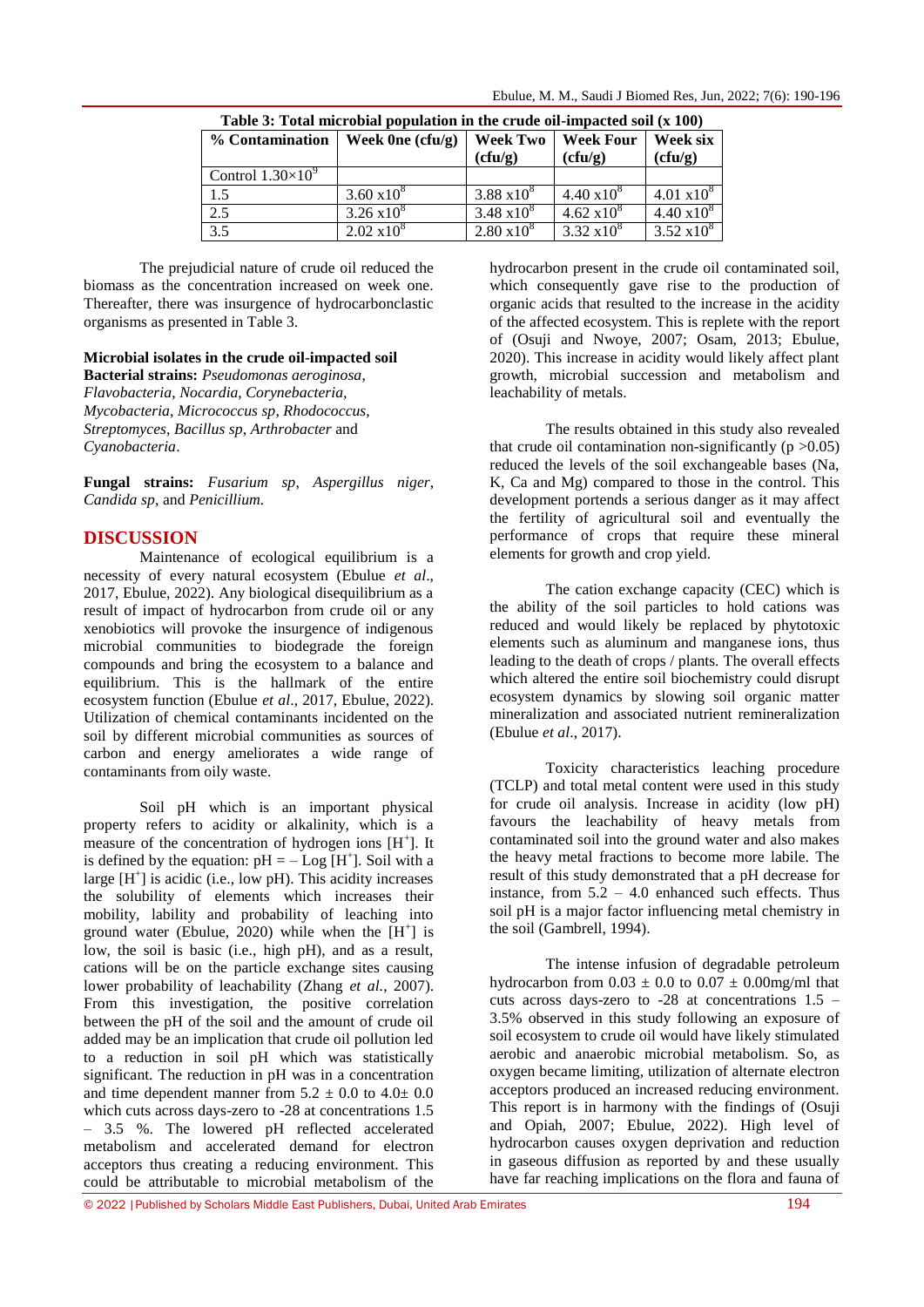the affected area, and hence, soil fertility (Osuji *et al*., 2004).

## **CONCLUSION**

Crude oil spill on soil adversely affects ecosystem dynamics. Microbial insurgence as a consequence of crude oil pollution and subsequent mineralization of hydrocarbons lowers the pH. The increase in acidity accelerated leachability and metal mobilization with a loss in cation exchange capacity (CEC) of the soil and consequently leading to plants' absorptive increase in phytotoxic elements and death. All these are notable indices of ecosystem toxicity as a result of crude oil impact.

## **REFERENCES**

- Achuba, F. I., & Peretiemo-Clarke, B. O. (2008). Effect of spent engine oil on soil catalase and dehydrogenase activities. *International Agrophysics*, 22, 1-4.
- Atuanya, E. J. (1987). Effect of oil pollution on physical and chemical properties of soil: a case study of waste oil contaminated delta soil in Bendel State, Nigeria. *Journal of Applied Sciences*, 55, 155-176.
- Baumann, P., & Schubert, R. H. W. (1994). Family II. Vibrionaceae, In: Krieg N.R. and Holt, J. G. eds. Bergey's Manual of Systematic Bacteriology, Vol. I. The Williams and Wilkins, Baltimore. Pp 516- 550.
- Chaineau, C. H., Morel, J. L., & Oudot, J. (1997). Phytotoxicity and plant uptake of fuel oil hydrocarbons. *Journal of Environmental Quality*, 26, 1478 -1482.
- Delille, D., & Pelletier, E. (2002). Natural attenuation of diesel-oil contamination in a subantarctic soil (Crozed. Island). *Polar Biology*, 25, 682–687.
- Ebulue, M. M., Nwodo, O. F. C., Onwurah, I. N. E., Uwakwe, A. A., & Wegwu, M. O. (2017). Enzyme-based assay for toxicological evaluation of soil ecosystem polluted with spent engine oil. *International Journal of Innovative Science, Engineering and Technology*, 4(7), 178–189.
- Ebulue, M. M., Uwakwe, A. A., & Wegwu, M. O. (2017). Soil lipase and dehydrogenases activities in spent engine oil polluted ecosystem. *Journal of Bioinnovation,* 6(5), 782-789.
- Ebulue, M. M. (2020). Influence of Soil pH on Solubility and Leachability of Heavy Metals from Spent Engine Oil Pollution. *Journal of Bioinnovation*, 9(6), 1488-1496.
- Ebulue, M. M. (2022). Soil Enzymatic Activity An Indication Of Ecosystem Stressed with Hydrocarbon. *Journal of Bioinnovation*, 11(1), 113-125.
- Gambrell, R. P. (1994). Trace and Toxic Metals in Wet lands - A Review. *Journal of Environmental Quality*, 23, 883–891.
- Kaplan, C. W., & Kitts, C. L. (2004). Bacterial succession in a petroleum land treatment unit. *Applied Environmental Microbiology*, 70(3), 1777- 1781.
- Krahl, J., Bahadir, M., Munack, A., Schroder, O., & Bunder, J. (2002). Environmental and health impacts due to biodiesel exhaust gas. *Fresenius Environmental Bulletin*, 11, 823-829.
- Nwaugo, V. O, Onyeagba, R. A., Azu, N., & Nwachukwu, N. C. (2006). Bacteriological quality of cercariae (*Schistosoma haematobium*) infested abandoned quarry pits water. *Journal of Science Engineering Technology*, 13(2), 6697–6706.
- Nwaugo, V. O., Onwuchekwa, I. S., Ogbonna, C., & Onyeagba, R. A. (2009). Assessment of physicochemical and biological indices of fluvial deposits in abandoned mine pits in Ishiagu, South Eastern Nigeria. *Nigerian Journal of Microbiology*, 23(1), 18(30-38).
- Odu, C. T. I., Nwoboshi, L. C., & Esuroso, O. F. (1989). Environmental Studies of Soils and Vegetation of Nigerian Agip Oil Company operation areas. In: Proceedings of an International Seminar on the Petroleum Industry and Nigerian Environment. NNPC, Lagos, Nigeria, 274-283.
- Onwurah, I. N. E., Ogugua, V. N., Onyike, N. B., Ochonogor, A. E., & Otitoju, O. F. (2007). Crude oil spills in the environment, effects and some innovative clean-up biotechnologies. *International Journal of Environmental Research*, 1, 307-320.
- Osam, M. U. (2011). Evaluation of the Efficacy of Selected Wild-Type Legumes in the Remediation of Crude Oil Contaminated Agricultural Soils. Ph.D Dissertation, Biochemistry Department, University of Port Harcourt, Nigeria.
- Osam, M. U., Wegwu, M. O., & Ayalogu, E. O. (2013). Soil pH, moisture content and some macro non-metallic elements in crude oil contaminated soils remediated with some wild-type legumes. *International Journal of Engineering Science Invention*, 2, 54-59.
- Osuji, L. C., & Opiah, U. C. (2007). Hydrocarbon contamination of a terrestrial ecosystem: the case of Oshire-2 oil spill in Niger Delta, Nigeria. *Springer Science+ Business Media*, 27, 337-340.
- Osuji, L. C., Adesiyan, S. O., & Obute, G. C. (2004). Post impact assessment of oil pollution Agbada-west plain of Niger Delta: Field reconnaissance and total extractable hydrocarbon content. *Chemistry and Biodiversity*, 1, 1569-1578.
- Salanitro, J. P., Dorn, P. B., & Moore, K. O. (1997). Crude oil bioremediation and soil ecotoxicity assessment. *Environmental Science Technology*, 31(6): 1769-1774.
- Sztompka, E. (1999). Biodegradation of engine oil in soil. *Acta Microbiology Polish*, 489, 185–196.
- Wang, X. P., & Bartha, R. (1990). Effects of bioremediation on residues, activity and toxicity in